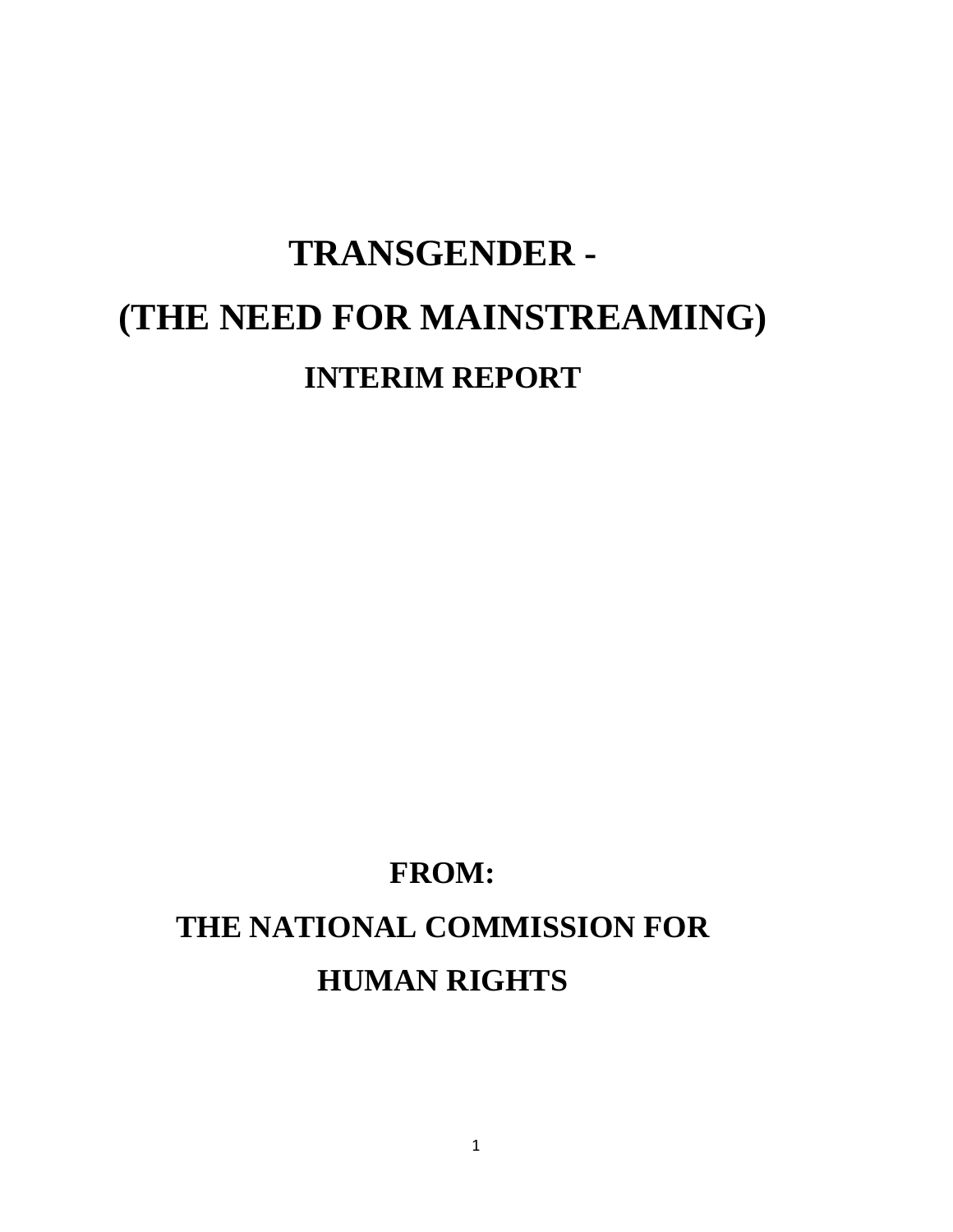#### RECOMMENDATIONS (A WAY FORWARD):

Now is the time to propose prompt and expedient legislation and amendments in the national legal system for the betterment of the transgender community.

To incorporate in our report the perspective and recommendations of different stakeholders, especially the transgender community, the NCHR was a part of a multi-stakeholder consultation held by Forum for Dignity Initiatives (FDI) in support with Heinrich Boll Stiftung on  $27<sup>th</sup>$  December, 2016, with media personnel, legal experts, educationists, transgender community representatives and human rights activist from Islamabad and Rawalpindi as participants. The main concern of the consultation was to identify the issues of transgender and the possible solutions for it.

Taking into account of the above-mentioned International Guidelines, Conventions, Islamic teachings, Laws from different Jurisdictions and consultation with the stakeholders, following are the recommendations proposed by the National Commission of Human Rights (NCHR) to amend and introduce Laws on 'transgender' in order to protect the best interest of the transgender people within the Jurisdiction of Pakistan.

#### SPECIFIC RECOMMENDATIONS

#### Specific Legislative Measures

- The provincial and federal government may legislate laws for transegender person on the same pattern as Women Harassment Act, 2010 and Punjab Women Protection Act, 2015, to protect rights their rights.
- Specific and comprehensive law for the protection of rights of the transgender people may be drafted with coordination of all the stakeholders, outlining the mechanism and the procedures as to how institutions should integrate the transgender in the community and shield their rights of residence, employment, education, etc.
- Following the  $18<sup>th</sup>$  amednement, the provincial governments can dtafrt their own laws to safeguard the rights of the transgender persons. The provincial governments should enact legislation that would protect the fundamental rights of this community.
- Enact hate crime laws to combat hate crime and hate speech that establish transphobia as aggravating factors for purposes of sentencing. PEMPR laws may be revised for this porpose and a specific provision may be added to prohibit hate speech against the transegdner persons on electronic media.
- Section 8 of the Pakistan Penal Code, 1860 (**PPC**), defines gender as "he" and its derivatives are used of any person, whether male or female. This provision shall also include transman/transwomen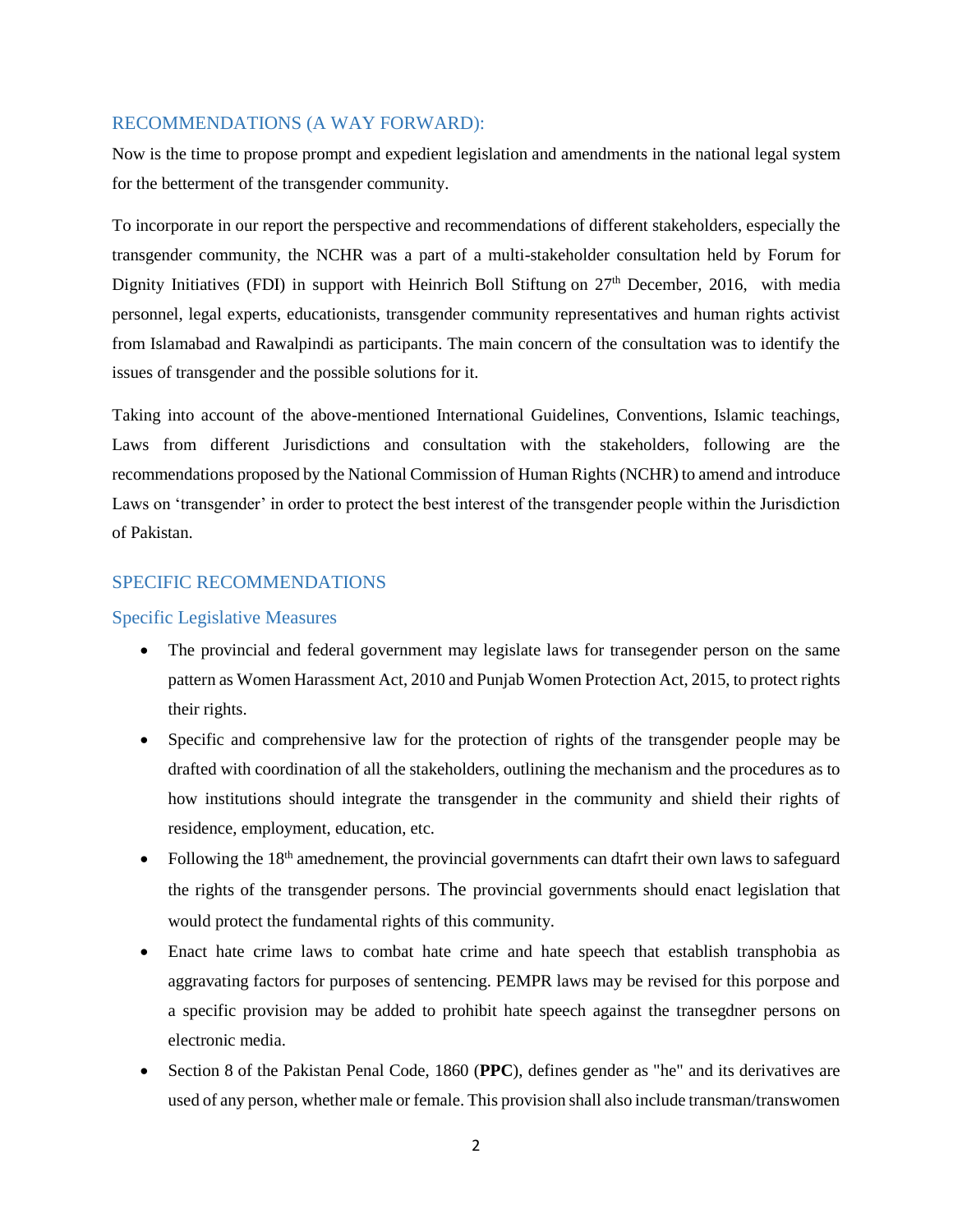along with male or female in order to apply this law equally on all citizens of Pakistan wether male, female or third gender. Similarly section 10 may also include transman/transwomen.

- Section 375 and 376 of PPC read with section 100 of the PPC which pertains and provides law as part of general exception which offers protection to victim of rape be extended in the cases against transgender or transwomen as already provided to males and females.
- Lawful sexual intercourse in Pakistani law is defined as penetrative sex between a man and a woman, with the penetrative member being the man's penis. Any other kind of sex is criminalized as *zina*. While there have been limited prosecutions under section 377, it and other sexual offences are used to threaten and extort sex workers, including Khwaja Siras, who then fall victim to monetary extortion and sexual violence from law enforcement officers. Henceforth, ensure that individuals are not arrested or detained on the basis of their sexual orientation or gender identity, and are not subjected to baseless and degrading physical examinations intended to determine their sexual orientation. Amend section 377 of the Pakistan Penal Code, 1860, and include a provision making molestation of transgender people a crime and an offence under PPC.

#### Recognition of Ideintity of Transgender People and Obligation of Establishment and other persons

- $\bullet$  Necessitate the issuance of the identity papers which indicate a person's gender/sex including birth certificates, CNICs, passports, electoral records and other essential documents. The government should make sure that such procedures are unbiased, expedient and nondiscriminatory. Respect, dignity and privacy of the person must be guaranteed.
- The government may in every establishment consisting of one hundered or more persons designate a person to be a compliant officer to deal with complaints relating to violations aginst the transgender people.
- The transgender people may have the right to live/reside with their family and given right ro enjoy and use facilities of such their house in a non-discriminatory manner. No person should separate the trans children from their family/family except if court allows to for the best interst and welfare of such person.
- Family laws may be amendedmend where transchild protection is repsonbility of parents and without court intervention such child may not be forced to leave their house.
- In circumstances where family is unable to takecare of a transgender, the court may by an order direct such person to be places in rehabilitation centre.
- The blood relatives must be penalised if a transchild is forced to leave the house or any trans under 18 found at the "Dera", the parents and the guru, both must be held responsible.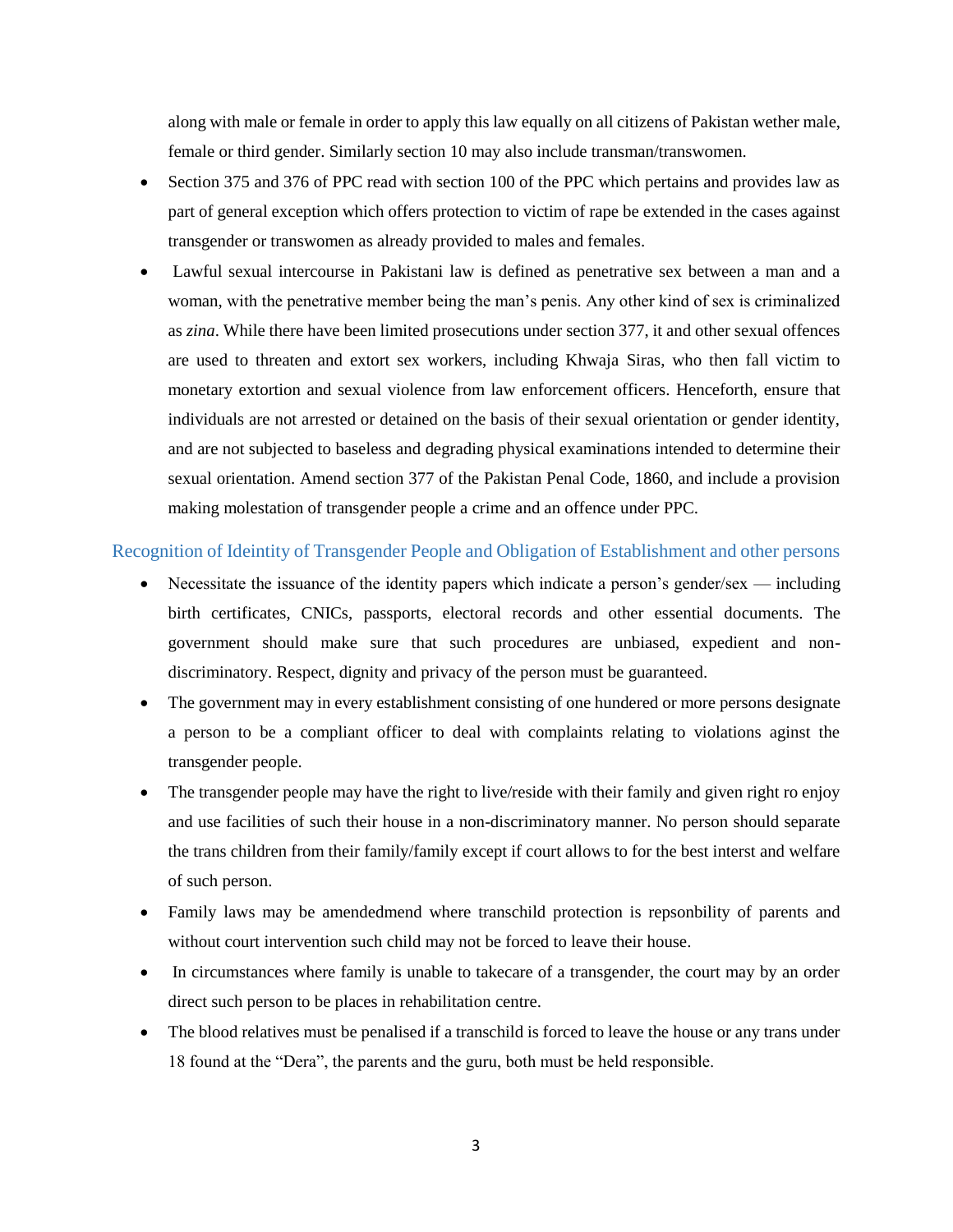#### Equal Right to Education

- Pursuant to Article 25-A and 37-B of the 1973 constitution, the government may take effective and rapid legislative measures to ensure equal access to education from primary level to post  $graduation.<sup>1</sup>$
- The public educational institutions may provide education and other activities to the transgender people without discrimination on equal basis with others. To encourage the transgender students, scholorships may also be offered to them.
- The government may allocate funds for the trans-children to ensure they enjoy the right of education and ensure that laws and policies provide adequate protection for students, staff and teachers of transgender people against all forms of social exclusion and violence within the school environment, including bullying and harassment.
- The transgender people who have already suffered such forms of discrimination in the educational system must be accommodated and be given the opportunity to continue education in a friendly and healthy environment and the aid legal recource may be available to them.
- Workshops must be given to the teachers and sensitinse them.
- Chapter of 'gender identity' may be added in the school syllabus toeduate them and make the transegdner an acceptable community.

## Equal Right to Employment

 $\overline{\phantom{a}}$ 

- The government may legislate measures to eliminate and prohibit discrimination of the transgender people in public and private employment by providing preotection under the Pakistani labour laws. Further identify the transgender people in the definations of workers, employees and all the relevant interprations.
- The government may allocate employment quota for transgender people and guarantee strict implementation of such policy by the respective authorities and contains penalties and aid of legal recourse incase noncomplyiance.
- Introduce exclusive learning classes in educational and vocational institutes. Government may establish skill development/vocational centres and introduce welfare schemes to provide them with employment skills.

<sup>1</sup> Article 25 A: "Right to education - The State shall provide free and compulsory education to all children of the age of five to sixteen years in such manner as may be determined by law." Article 37-b: "remove illiteracy and provide free and compulsory secondary education within minimum possible period."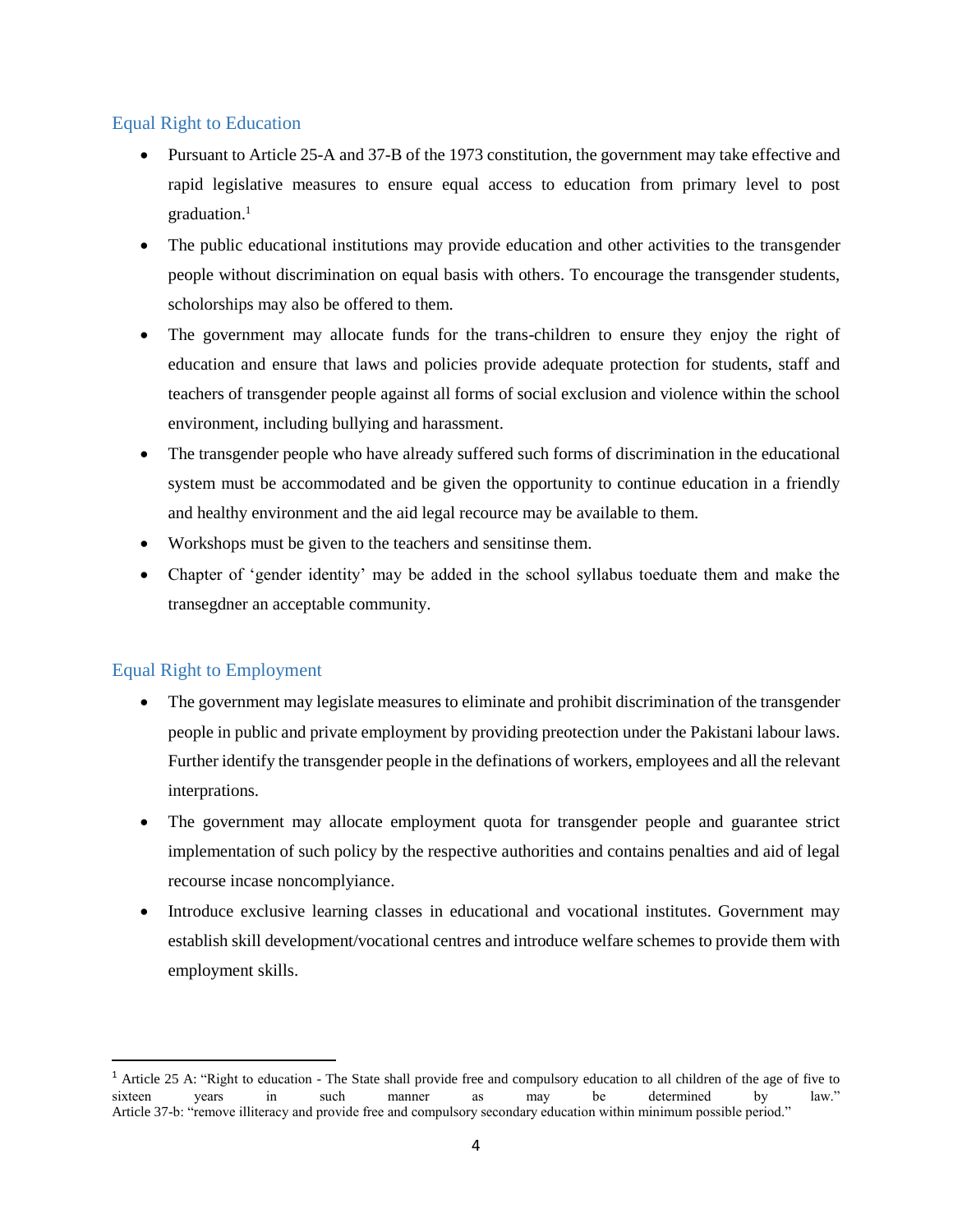- The micro-finance institutions may revise their loan policies to create some flexibility for the transgender people and release loan for those skilled persons who incline to initiate their own small businesses.
- The government for the welfare of Transgender people may introduce subsistence or 'guzara' allowance for the unemployed individuals of this community.

### Equal Right to Health

- In pursuance of Article 9 and Article 38 of the 1973 constitution, the government may take necessary legislative, administrative and other measures to ensure that the transgender people enjoy safe health standards, without any discrimination.<sup>2</sup>
- Separate human immunodeficiency virus Sero-survellance Centres should be created for them. The government may order the review of medical curriculum and research for doctors to address their specific health issues and facilitate access to the transgender persons in the hospitals and other healthcare bodies and centres.
- A comprehensive insurance or welfare schemes may be initated for coverage of medical expenses for transgender people.
- The transgender people may be provided with the HIV/AIDS preventive items and National Family Planning Programme and civil society organisations should raise awareness and educate them with the preventive measures. Proper facilities shall be given to the affected for screening or testing (VCT) of HIV/AIDS.
- It may be adequate to introduce a third ward for the transgender people along with the male and female ward and the government may direct the hospitals to insert the option of transgender patients in the admission forms.
- Introduce and implement policies and programmes of education and training, necessary to enable persons working in the healthcare sector to provide the highest attainable standard of healthcare to the transgender people.

#### Equal Right to Political Representation

 $\overline{\phantom{a}}$ 

 It is imperative to allow the individuals of this community to represent their fellow tansgender people. The legislators and government shall ensure proportionate representation of trans-persons

<sup>&</sup>lt;sup>2</sup> Article 9: Security of a Person, which is jeopardized if proper healthcare is not available

Article 38, Promotion of social and economic well-being of the people which places a positive responsibility on the government to provide citizens with access to healthcare.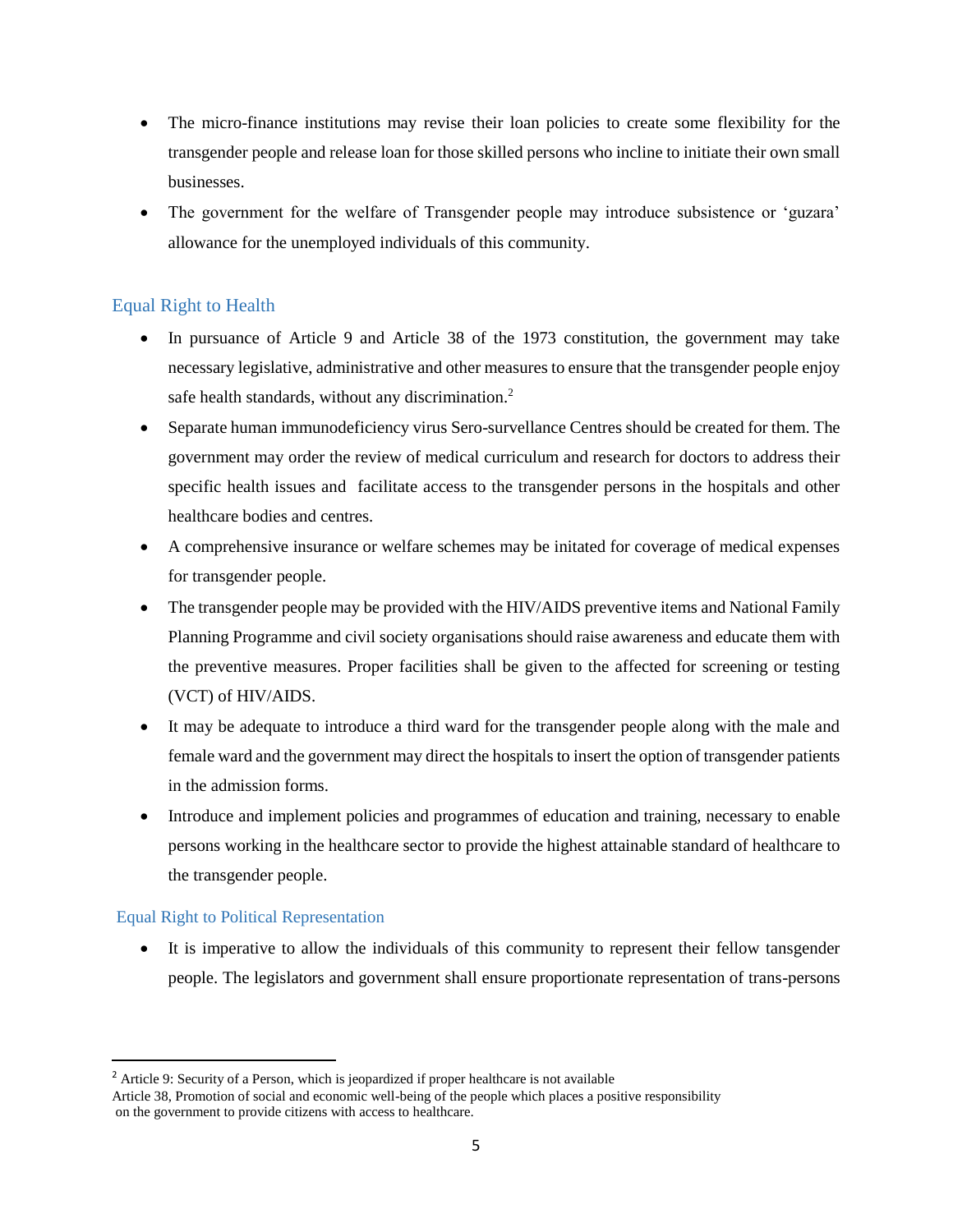among enacting laws and formulating policies respectively. At least one seat may be resereved in the national and the provincial assembly each.

 The leading political parties shall be encouraged to include the advancement of the Transgender people in their mandate and give them party tickets to contest for elections.

#### Accountability

- The government may establish a Council for the transgender people. The council may consist of representatives of; each ministry not below the rank of joint secretary, representative from the National Commission for Human Rights, provincial and local governments, experts of the nongovernmental organisations working for the welfare of the transgender and representative of any other stakeholder required. It may also iclude a transgender represenatative.
- The council may advise the government on formulation of policies, programmes, legislation and projects with relevance to the transgender community. The council may also have the power to monitor and evaluate the impoact of policies aimed for achieving equality and full participation of the transgender people.
- Special ombudsman may also be appointed for the protection of rights of transgender people and to monitor the formulation and enforecement of laws and policies by the public authorities to ensure the elimination of discrimination and violence agisnt this community.
- Establish accessible, adequate and effective, civil, criminal administrative and other procedures,as well as monitoring mechanisms, to ensure the accountability of commiters for human rights violations related to them.
- The indivisulas or insititutions who do not abide by laws and policies formulated the transgender and discriminate or force them into activities such as begging, prostitution or uses harms them in anyway must be punished and penalties may be imposed on them.

#### GENERAL RECOMMENDATIONS

- Allocate budget for the welfare of transgender people.
- The government shall direct the Police department to minimize unnecessary raids and illegal detention, show compassionate behaviour, and register the FIRs reported by trans-community. The civil society including NGO's should conduct sensitisation sessions with police officials in order to mainstream respect and rights of the Transgender people.
- Ensure that any attack on the Transgender people whether by government officials or by any individual or group, are promptly investigated, and that, where strong evidence is found, those responsible are prosecuted, tried and duly punished under law.